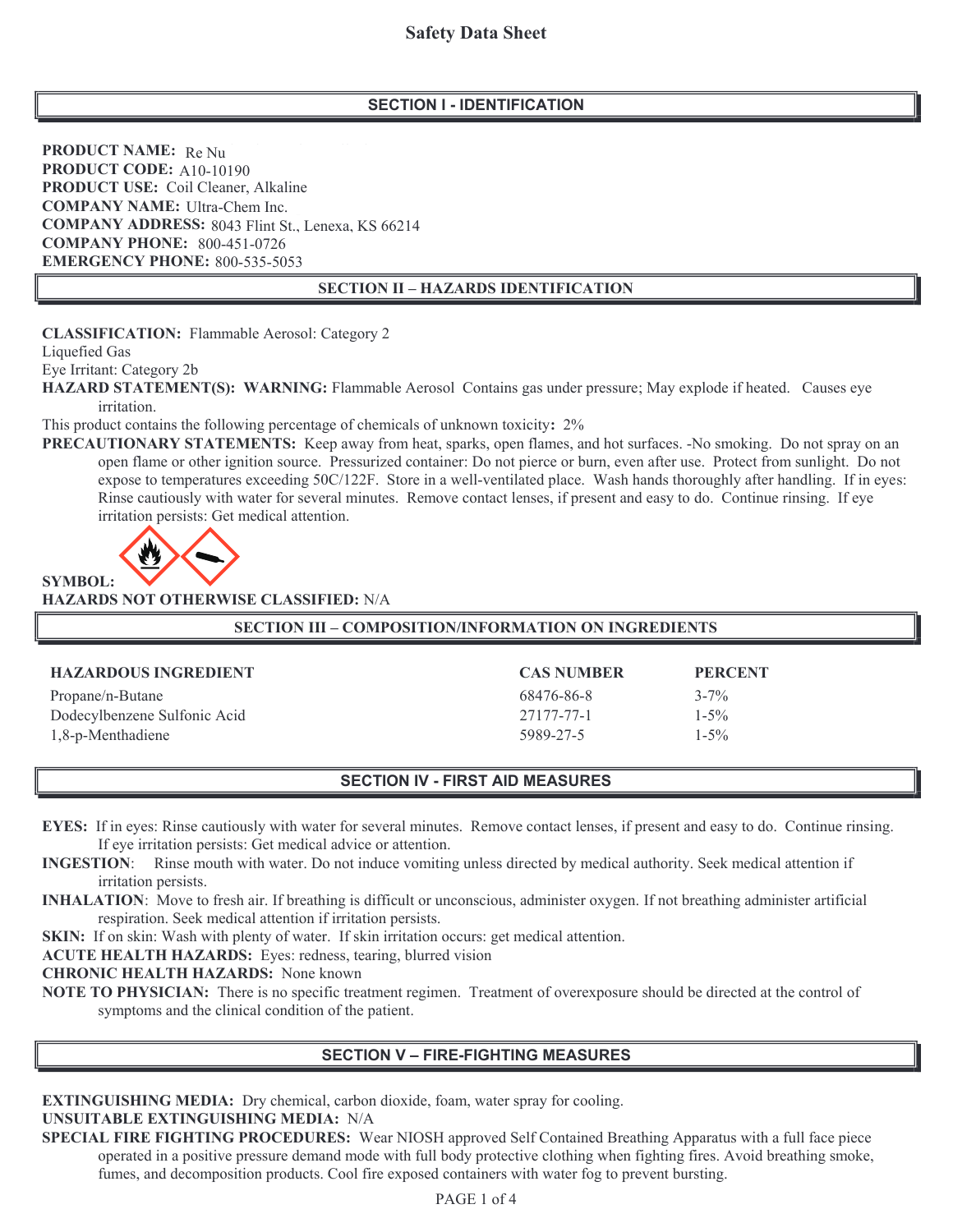# **Safety Data Sheet**

**UNUSUAL FIRE AND EXPLOSION HAZARDS:** Keep away from sparks, open flames, and hot surfaces. No smoking. Do not spray on an open flame or other ignition source.

**HAZARDOUS COMBUSTION PRODUCTS:** Oxides of carbon

### **SECTION VI – ACCIDENTAL RELEASE MEASURES**

**PERSONAL PROTECTIVE EQUIPMENT:** Refer to section VIII for proper Personal Protective Equipment.

**SPILL:** Clean up using rag or use some non-combustible material like vermiculite, sand or earth. Prevent spill from entering sewers, storm drains, and natural waterways. place waste in proper containers for waste disposal.

**WASTE DISPOSAL:** Dispose of in accordance with federal, state, and local regulations. Do not reuse, puncture, or incinerate container. Wrap container and place in trash collection.

**RCRA STATUS:** Not listed as hazardous waste under RCRA, however product should be fully characterized prior to disposal (40 CFR 261).

# **SECTION VII – HANDLING AND STORAGE**

**HANDLING AND STORAGE:** Protect from sunlight. Store in a well ventilated place. Do not expose to temperatures exceeding 50°C/122°F. Pressurized container: Do not pierce or burn, even after use.

**OTHER PRECAUTIONS:** Keep out of the reach of children.

**INCOMPATIBILITY:** Strong acids, strong alkalis, strong oxidizing agents.

#### **SECTION VIII – EXPOSURE CONTROLS/PERSONAL PROTECTION**

| <b>HAZARDOUS INGREDIENT</b>  | <b>OSHA PEL</b> | <b>ACGIH TLV</b> |
|------------------------------|-----------------|------------------|
| Propane/n-Butane             | 1000 ppm        | $1000$ ppm       |
| Dodecylbenzene Sulfonic Acid | Not Established | Not Established  |
| 1,8-p-Menthadiene            | Not Established | Not Established  |

**ENGINEERING CONTROLS / VENTILATION:** General ventilation and local exhaust recommended.

**RESPIRATORY PROTECTION:** Not required under normal use. If exposure levels are exceeded then organic vapor cartridge respirator or SCBA will be needed.

**PERSONAL PROTECTIVE EQUIPMENT:** Safety glasses and chemical resistant gloves **ADDITIONAL MEASURES:** Wash hands thoroughly after handling.

### **SECTION IX - PHYSICAL AND CHEMICAL PROPERTIES**

**APPEARANCE:** White Foam Aerosol **ODOR:** Citrus-Orange scent **ODOR THRESHOLD:** 1ppm **BOILING POINT:** > 212°F (100°C) **FREEZING POINT:** N/D **FLAMMABILITY:** Flammable Aerosol **FLASH POINT:** N/D **AUTOIGNITION TEMPERATURE:** N/D **LOWER FLAMMABILITY LIMIT:** N/D **UPPER FLAMMABILITY LIMIT:** N/D **VAPOR PRESSURE (mm Hg):** 17.5 @ 77°F (25°C) **VAPOR DENSITY (AIR=1):** < 1 **EVAPORATION RATE:** < 1 **SPECIFIC GRAVITY (H2O=1):** 1.015 @ 77°F (25°C) **pH:** 12-13 **SOLIDS (%):** N/D **SOLUBILITY IN WATER:** 100% **PARTITION COEFFICIENT: n-OCTANOL/WATER (K<sub>OW</sub>):** N/D **VOLATILITY INCLUDING WATER (%):** 93% **VOLATILE ORGANIC COMPOUNDS (VOC):** 7.70% **DIELECTRIC STRENGTH (Volts):** N/A **DECOMPOSITION TEMPERATURE:** N/D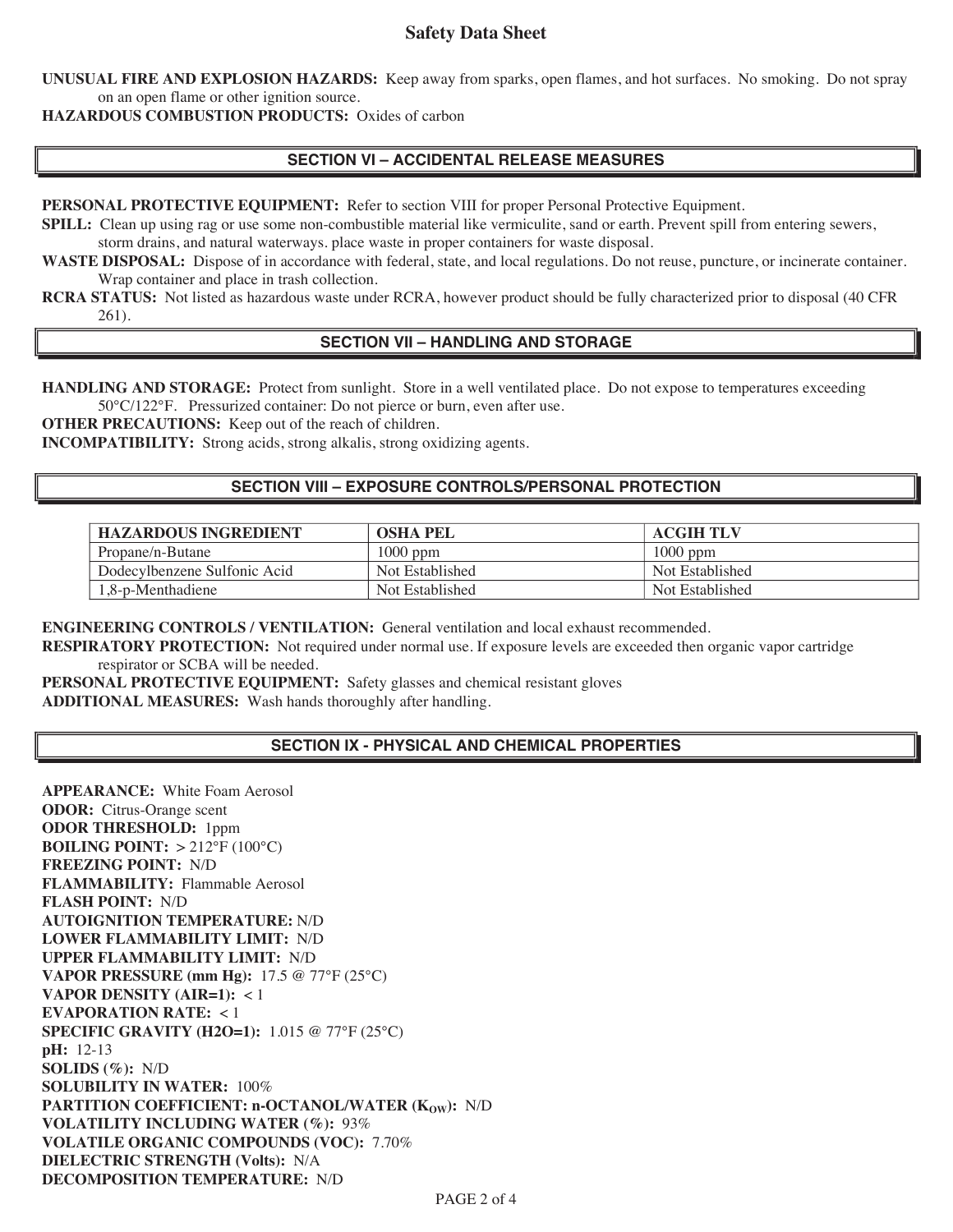**VISCOSITY:** N/D

## **SECTION X – STABILITY AND REACTIVITY DATA**

**REACTIVITY:** None Known **CHEMICAL STABILITY:** Stable **CONDITIONS TO AVOID:** Temperatures greater than 122°F and sources of ignition.

**INCOMPATIBILITY:** Strong acids, strong alkalis, strong oxidizing agents. **HAZARDOUS DECOMPOSITION OR BY-PRODUCT:** Oxides of carbon **POSSIBLE HAZARDOUS REACTIONS:** None Known

## **SECTION XI – TOXICOLOGICAL INFORMATION**

**TOXICOLOGICAL INFORMATION:** Not Established **ROUTES OF ENTRY:** Eyes, Ingestion, Inhalation, Skin **EYES:** Causes mild irritation. **INGESTION:** May cause gastrointestinal irritation, abdominal cramps. **INHALATION:** No hazards with normal use. May cause irritation of the respiratory tract. **SKIN:** May cause mild irritation, dryness with prolonged or repeated contact. **MEDICAL CONDITION AGGRAVATED:** Pre-existing disorders of the skin, respiratory system, and eyes will be aggravated by over exposure. **ACUTE HEALTH HAZARDS:** Eyes: redness, tearing, blurred vision **CHRONIC HEALTH HAZARDS:** None known **CARCINOGENICITY: OSHA:** No **ACGIH:** No **NTP:** No **IARC:** No **OTHER:** N/A

# **SECTION XII – ECOLOGICAL INFORMATION**

**ECOLOGICAL INFORMATION:** Not Established **BIODEGRADABILITY:** This product is biodegradable. **BIOACCUMULATION:** This product is not expected to bioaccumulate. **SOIL MOBILITY:** This product is mobile in soil. **OTHER ECOLOGICAL HAZARDS:** None Known

### **SECTION XIII – DISPOSAL CONSIDERATIONS**

**WASTE DISPOSAL:** Dispose of in accordance with federal, state, and local regulations. Do not reuse, puncture, or incinerate container. Wrap container and place in trash collection.

**RCRA STATUS:** Not listed as hazardous waste under RCRA, however product should be fully characterized prior to disposal (40 CFR 261).

# **SECTION XIV - TRANSPORTATION INFORMATION**

**PROPER SHIPPING NAME:** Aerosols, Ltd. Qty. **HAZARD CLASS/DIVISION:** 2.1 **UN/NA NUMBER:** UN 1950 **PACKAGING GROUP:** N/A

**AIR SHIPMENT PROPER SHIPPING NAME:** Aerosols, Ltd. Qty. **HAZARD CLASS/DIVISION:** 2.1 **UN/NA NUMBER:** UN 1950

**SHIPPING BY WATER: VESSEL (IMO/IMDG) PROPER SHIPPING NAME:** Aerosols, Ltd. Qty. **HAZARD CLASS/DIVISION:** 2.1 **UN/NA NUMBER:** UN 1950